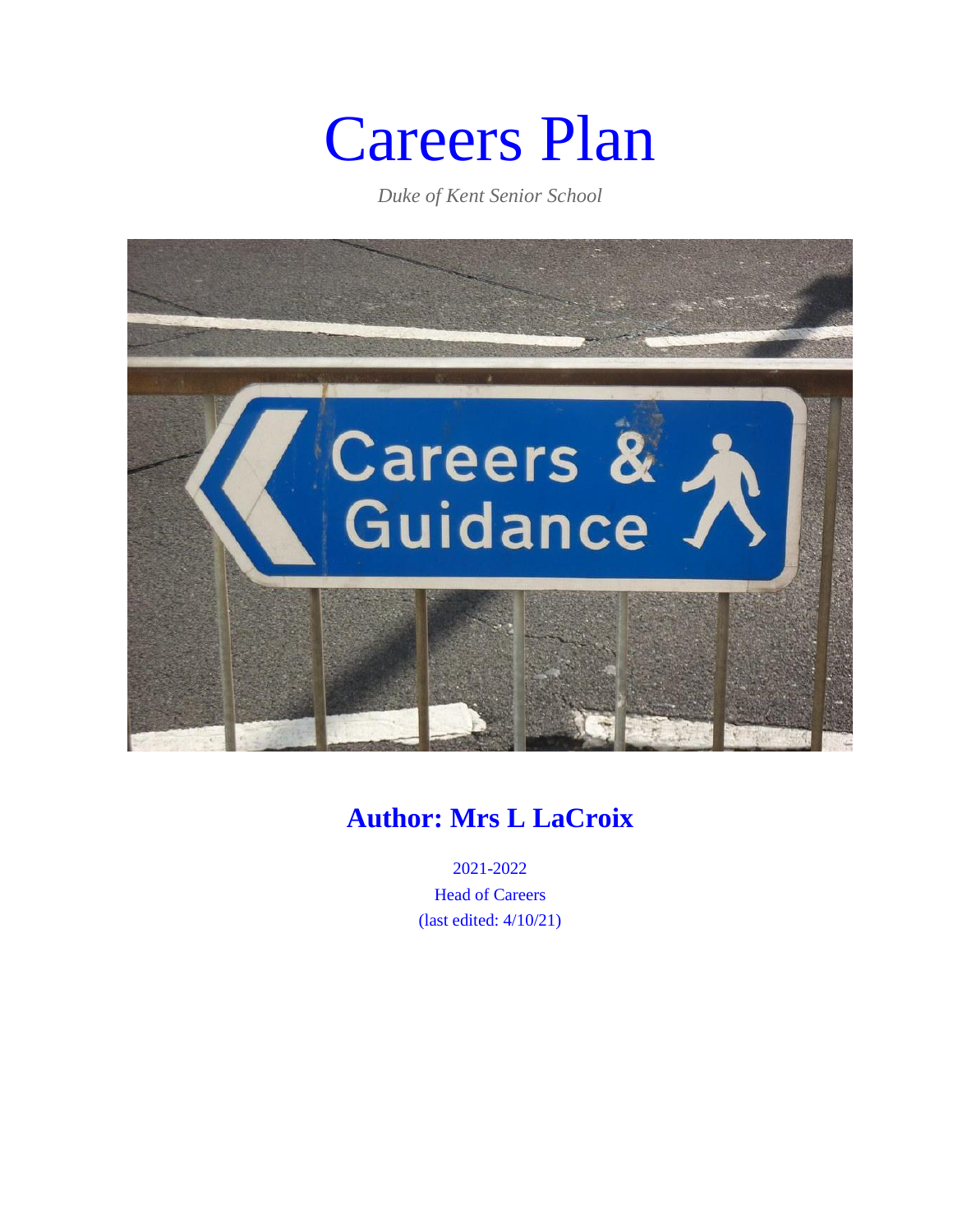# INTRODUCTION

This plan sets out Duke of Kent School's arrangements for the provision of Career's Advice and Planning for Year Groups 7 - 11, inclusive in accordance with Gatsby Benchmark<sub>1</sub> 1.

## Gatsby Benchmark 1 - A Stable Careers Programme

"Every school and college should have an embedded programme of career education and guidance that is known and understood by pupils, parents, teachers and employers."

## Overview of Provision

Students in Year 7 - 11 will have access to:

- careers and further education information via noticeboards, school website, careers library, weekly bulletin and careers advisor
- education to identify skills, strengths and weaknesses via PSHE lessons and COA online careers assessment (Preview and Profile) or equivalent
- detailed insights into careers from a wide range of individuals, businesses and industries via career assemblies, STEM activities, and business workshops
- insight into alternative and supplementary routes into careers via university/college visits, National Apprenticeship Show, summer school courses
- *Work experience*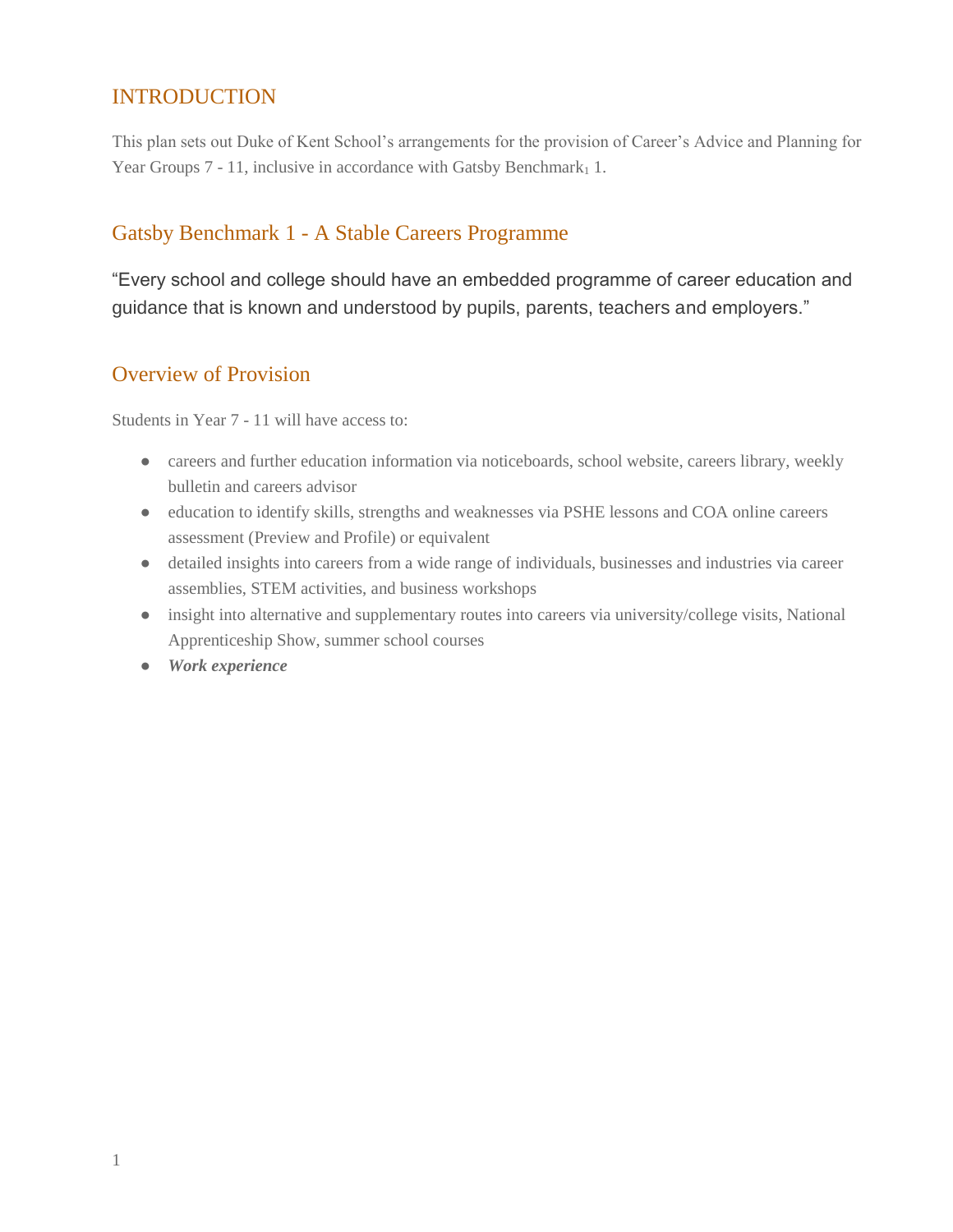# Programme by Term and Year Group

| <b>Year Group</b> | <b>Autumn Term</b>                                                                              | Spring term                                                                                                                                                                      | <b>Summer Term</b>                                                              |
|-------------------|-------------------------------------------------------------------------------------------------|----------------------------------------------------------------------------------------------------------------------------------------------------------------------------------|---------------------------------------------------------------------------------|
| $7 - 11$          | <b>Careers Assemblies</b><br>from diverse range of<br>individuals/<br>employers                 | <b>Careers Assemblies</b><br>from diverse range of<br>individuals/<br>employers                                                                                                  | <b>Careers Assemblies</b><br>from diverse range of<br>individuals/<br>employers |
| 8                 | PSHE:<br>- Entrepreneurs<br>- Teamwork<br>- Communication<br><b>Skills</b>                      |                                                                                                                                                                                  |                                                                                 |
| $8-9$             |                                                                                                 | Careers Event -<br>Careers Lessons &<br>online careers test with<br>$research + optional$<br>workshop (TBD)                                                                      |                                                                                 |
| 9                 | PSHE:<br>- Personal<br>Development Plan<br>- Work skills,<br>enterprise and work<br>environment |                                                                                                                                                                                  |                                                                                 |
| 10                |                                                                                                 | <b>PSHE Careers:</b><br>-Careers research<br>-Careers Action Plan<br>$-CVs$<br>-STEM Careers<br>-Preparing for work<br>experience<br>-Employment rights $\&$<br>responsibilities | Careers online testing<br>with My Future<br>Choice Ltd                          |
| 11                | Year 11 Online<br>Careers Testing - (My<br>Future Choice Ltd)                                   | <b>PSHE Careers</b><br>-Preparing for job<br>interviews<br>-H&S at work<br>-Trade Unions                                                                                         |                                                                                 |

# Responsibilities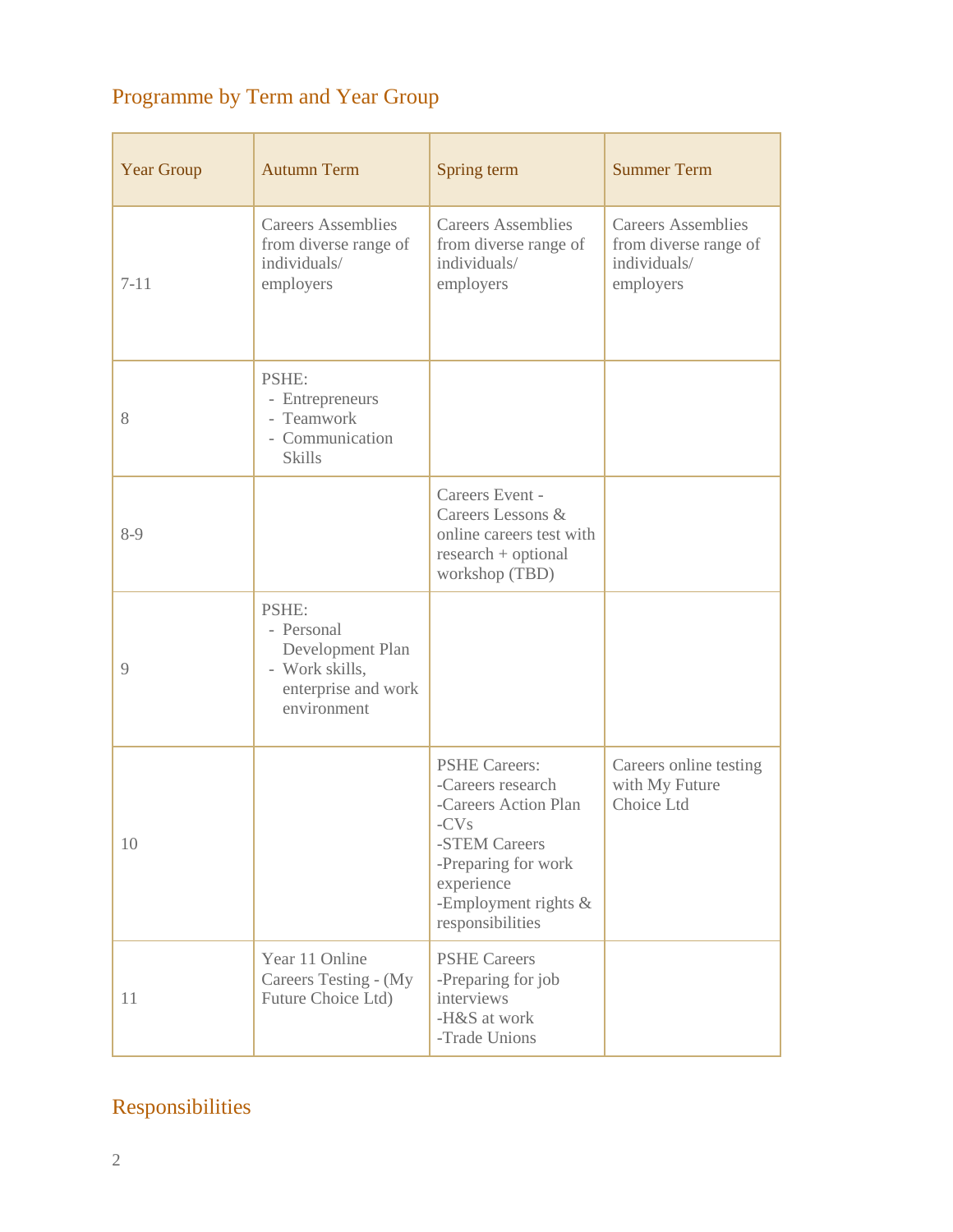- 1) Head of Careers (HoC) Mrs L LaCroix
	- a) Leadership
		- i) Advising SLT on policy, strategy and resources for career guidance
		- ii) Reviewing and evaluating for the purposes of planning and inspection
		- iii) Preparing and maintaining the school Careers Plan and ensuring it is published on the school website
		- iv) Understanding the changing education landscape for careers guidance
	- b) Management
		- i) Planning the careers programme of activities
		- ii) Briefing and supporting teachers on delivery of careers information and guidance in their field/subject
		- iii) *Monitoring delivery, access to, and take up of, careers guidance (across Gatsby Benchmarks 1-81*)
		- iv) Supporting Tutors/PSHE Programme
		- v) Careers budget
		- vi) Careers CPD
	- c) Coordination
		- i) Managing the provision of careers and labour market information
		- ii) Managing the school section of the careers website
		- iii) Liaising with PSHE leader and other subject leaders to plan their contribution to the delivery of careers education
		- iv) Liaising with tutors, mentors, learning development and Head of Senior Section to identify pupils needing guidance
		- v) Coordinating encounters with employers and *work experience*
		- vi) Communicating with pupils and parents
	- d) Networking
		- i) Developing links with employers
		- ii) Commissioning career guidance services where appropriate
		- iii) Securing funding for careers related projects

#### **iv)** *Building a network of alumni who can help with the career guidance programme*

- 2) SLT Mr F Macdonald
	- a) Reporting to the Head and to the Governors on career guidance policy and strategy
	- b) Ensure compliance with the legal requirements
	- c) Ensure support from SLT, teachers, mentors and tutors for the items mentioned above in  $1b(i)$ ,  $1b(ii)$ ,  $1c(iii)$
	- d) Establishing a policy for *work experience* see 1c(v)
	- e) Implementing links/trips/visits to future schools, colleges and universities see 1d(i)
	- *f) Establishing a database/ensuring the establishment of a database of past pupil/alumni post 16 education and employment (minimum 3 years after leaving) in support of 1d(v) above*
- 3) STEM Maths (EC), Science (GTR), ICT (AB) & DT (MU) Departments
	- a) To coordinate with relevant departments (Science, ICT, Maths & DT) to establish a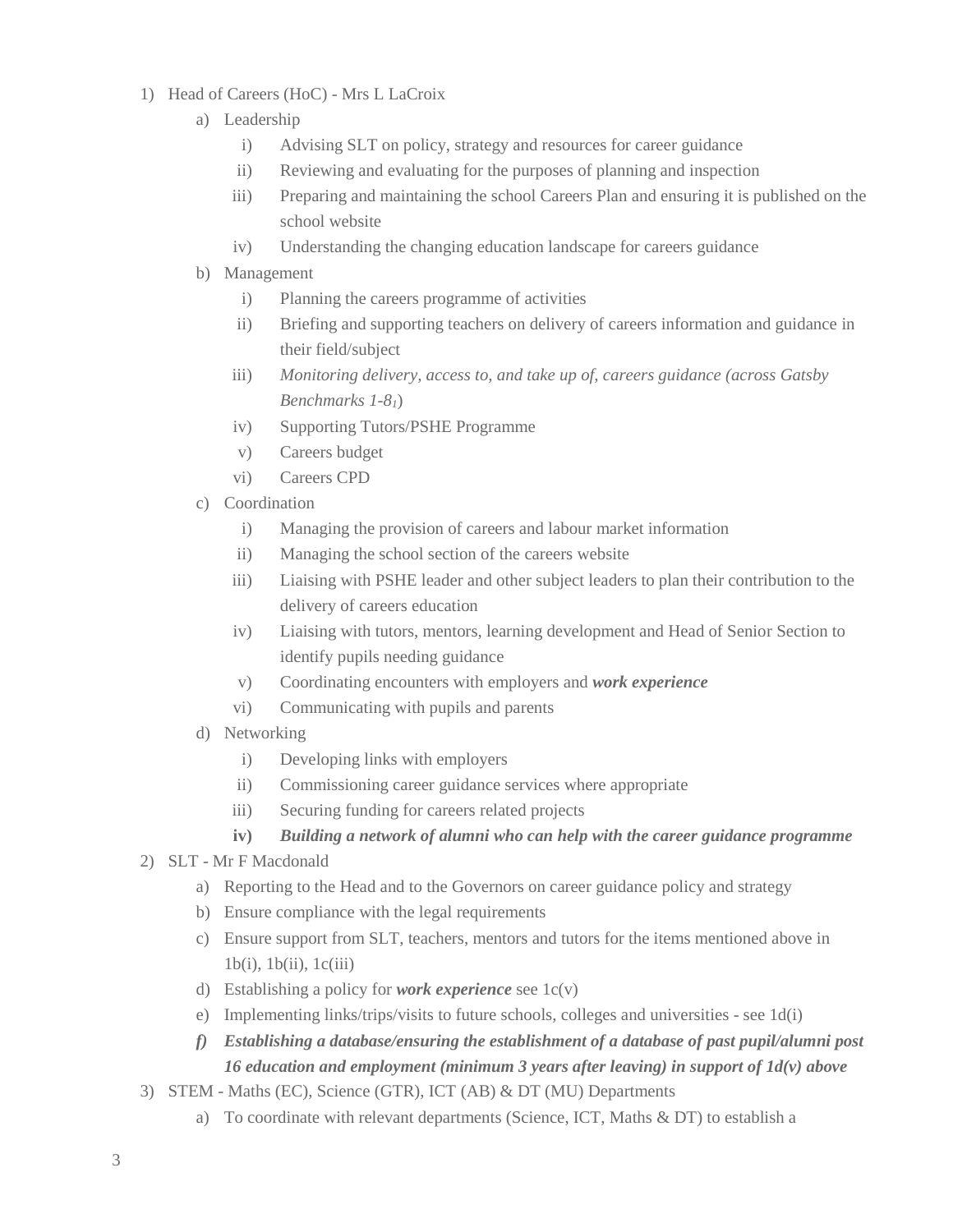programme of STEM career activities for all year groups (7-11) in support of 1b(ii) above

- b) To communicate/liaise with Head of Careers in support of 1b(iii) above
- 4) PSHE G. Herbert
	- a) To coordinate and establish a careers education element within the PSHE programme for all year groups (7-11) in support of the Careers Leader.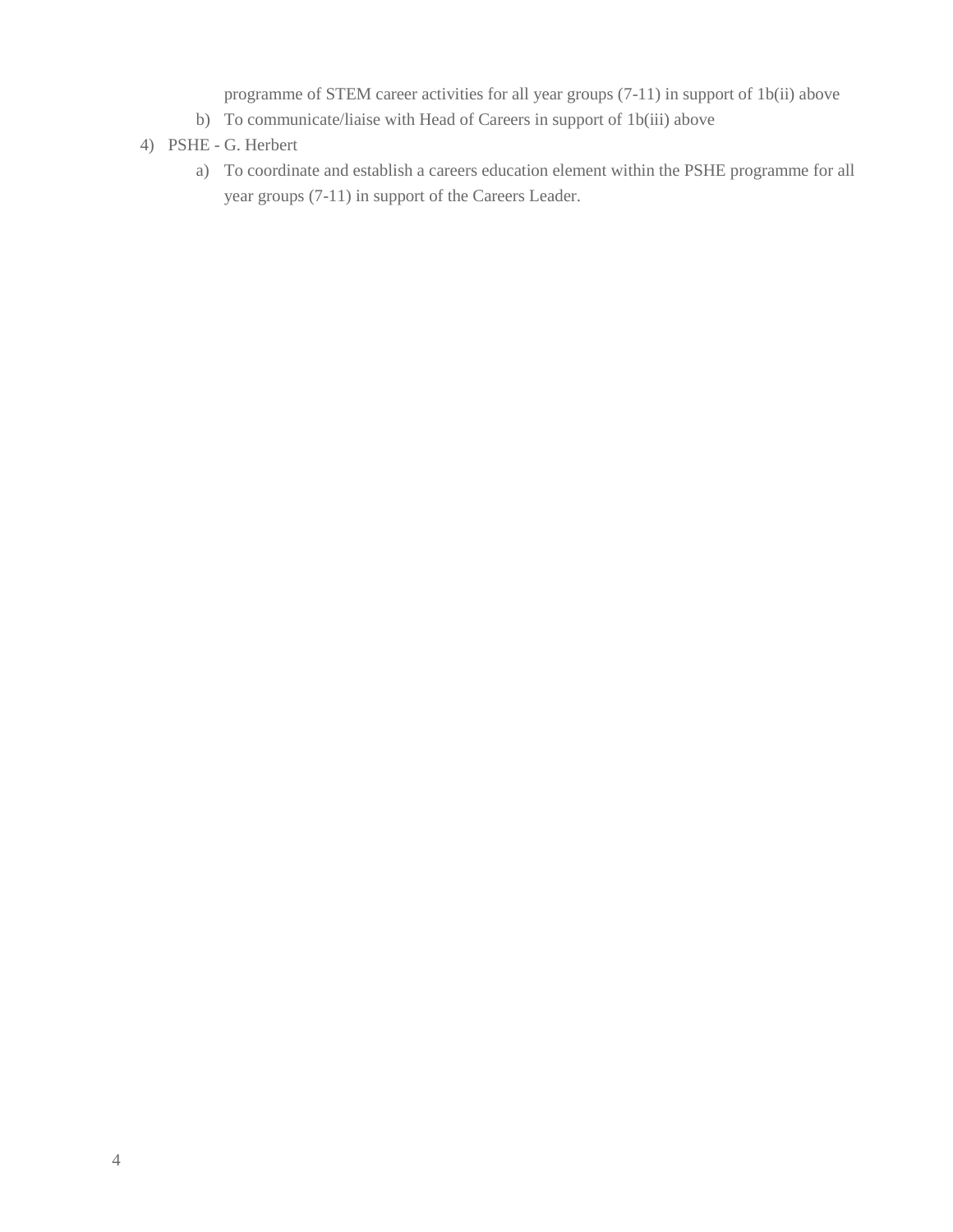# BENCHMARK Compliance

Note: Responsibilities in italics from section 1) are shared as discussed in sections 2), 3) and 4).

Benchmarks<sub>1</sub>:

- 1) Embedded Careers Plan
- 2) Careers & Labour Market Information
- 3) Addressing the needs of all students
- 4) Careers in the curriculum
- 5) Encounters with employers and employees
- 6) Work Experience & other experiences of the workplace
- 7) Experiences of HE, FE and work-based training (e.g. apprenticeships)
- 8) Personal Guidance

The following is a list of some of the ways we intend to comply with each benchmark in turn. To determine if compliance is being achieved all events and activities that support the careers programme will be tracker separately using the …. Tool.

Benchmark 1 - is achieved as outlined in this document.

Benchmark 2:

- Careers Noticeboard & Web Page (on VLE) to be kept up to date
- Careers assemblies each term for all year 7-11
- Careers notices in the weekly bulletin informing parents of college and university open days, course and summer camps (7-11)
- Additional emails to appropriate year groups regarding careers summer camps and events at universities and colleges
- Careers assemblies from a broad range of career providers/employees (7-11)
- PSHE lessons see VLE for each year groups curriculum

Benchmark 3:

- Cambridge Online Assessment Programmes (renamed ) provides individual and taylored careers analysis and advice, additionally supported by the HoC with runthrough of individual reports.
- Careers lessons (PSHE) (7-11)
- Year 9 Options evening (9)
- College & University visits (10-11)
- STEM events and visits  $(7-11)$
- Apprenticeship National Show (10-11)
- *Record pupil's experiences of career & enterprise activities (tracker tool)*
- *Collect & Maintain accurate data on each pupil on their destinations for 3 years after they leave this school.*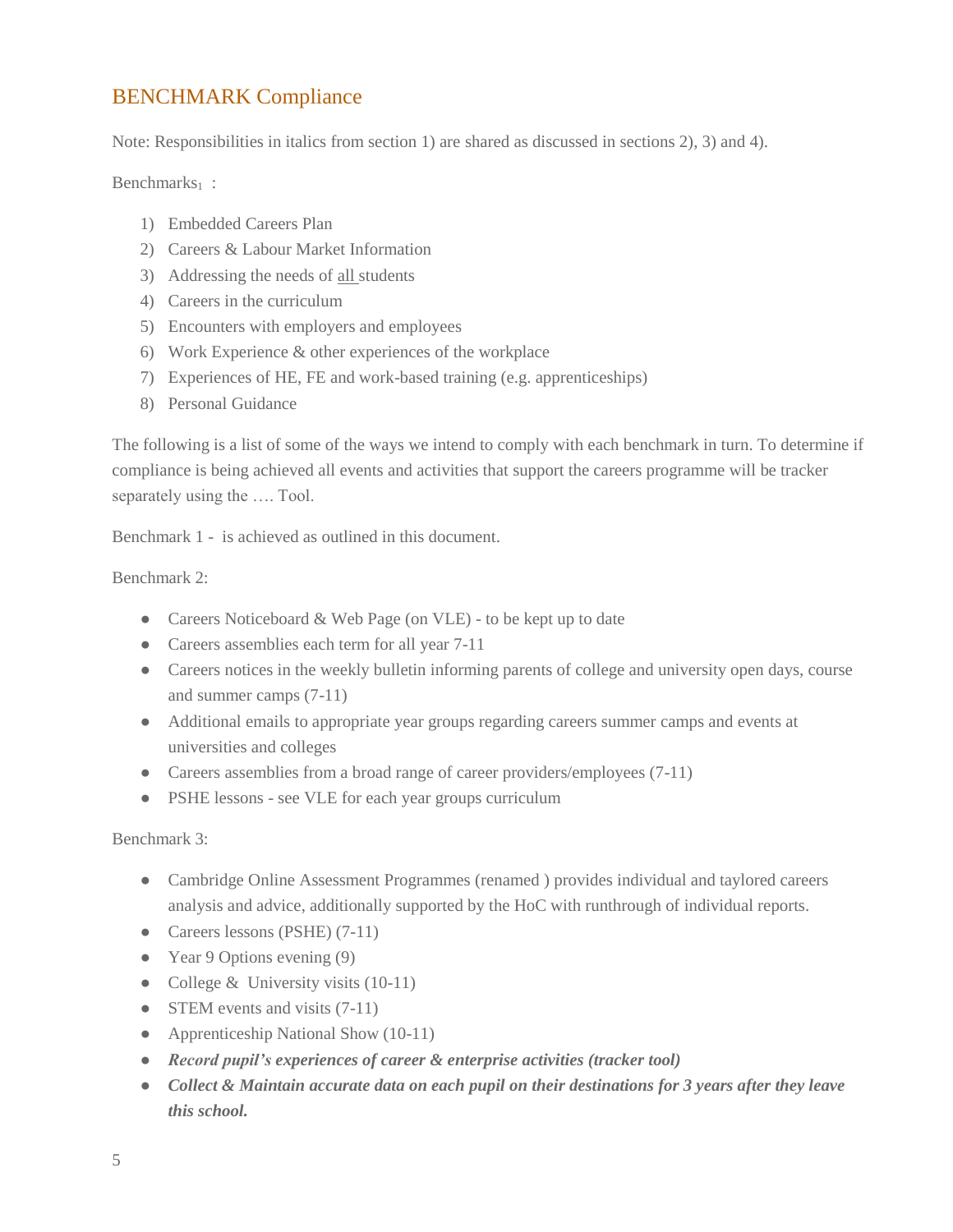Benchmark 4:

- All subject teachers to provide in-classroom information regarding careers relevant to their subject (7- 11)
- All subject teachers to provide in-classroom discussion regarding careers relevant to their subject as it arises (to be recorded on our careers compliance tracker)
- PSHE & Careers workbooks (7-11)
- STEM  $(7-11)$

#### Benchmark 5

- Careers assemblies (7-11)
- "Careers Event" days
	- $\circ$  8 & 9 biannual day (workshop with employer(s) + COA programme (TBD)
	- $\circ$  10 & 11 biannual day (workshop with employer(s) + COA programme)
- DfE volunteering and/or skills elements  $(10 \& 11)$
- *Work experience (10)*
- $\bullet$  Enterprise Day (9)

#### Benchmark 6

- *Work experience (10)*
- DofE

#### Benchmark 7

- National Apprenticeship Show
- College & University Visits & *Taster Sessions*
- STEM
- Military STEM events

#### Benchmark 8

- Careers PSHE Lessons (7-11)
- COA programme + HoC guidance  $(10 \& 11)$
- Interview practice/PSHE (11)
- Subject teachers
- PSHE

Abbreviations:

DH = Deputy Head, F Macdonald

 $FT = Form$  Tutors